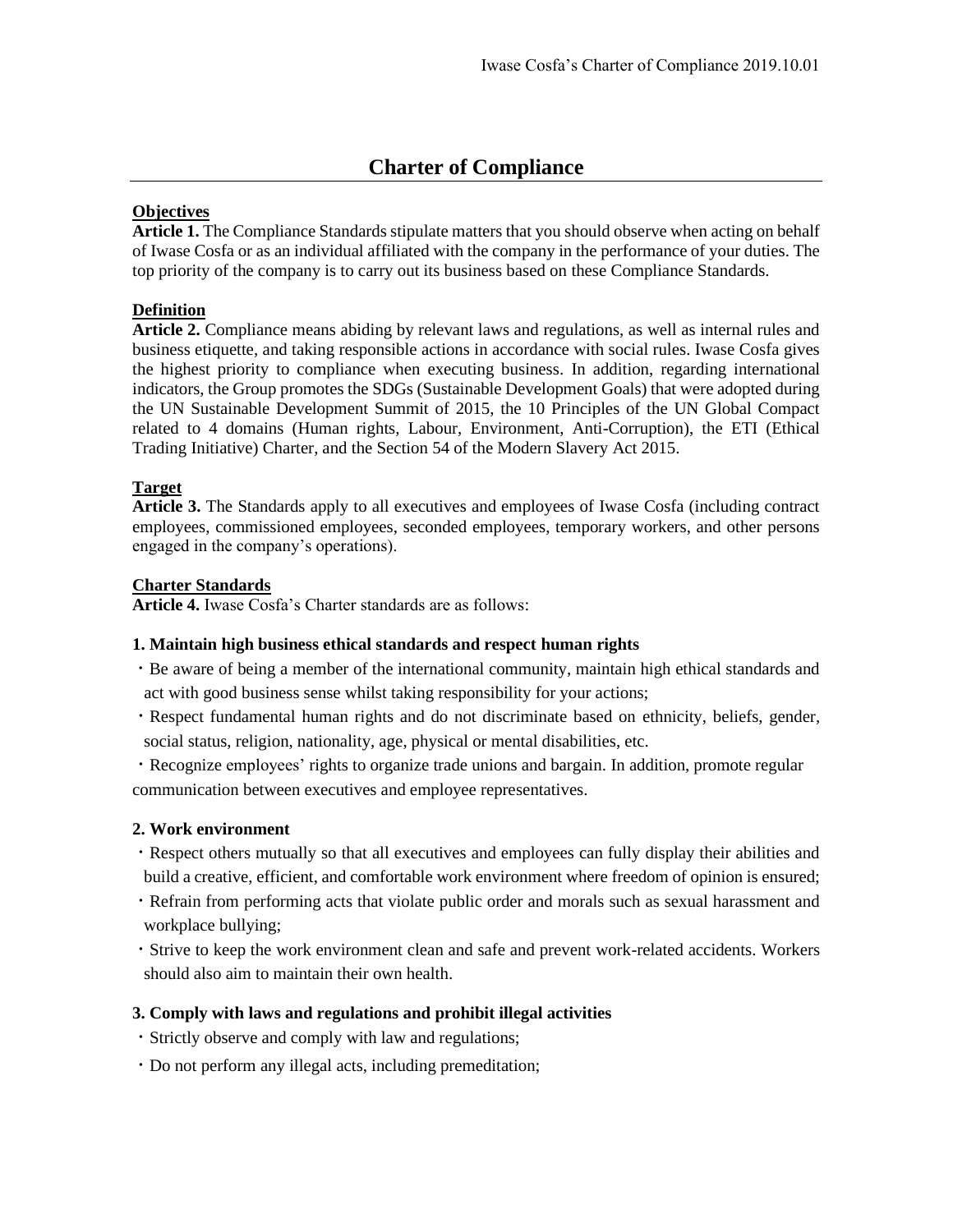・Do not instruct, order, instigate, or force other executives or employees to perform illegal acts;

・Do not permit or give explicit or implicit approval to other executives or employees to perform illegal acts.

#### **4. Sales activities**

・Deal sincerely, justly, and fairly with all business partners and conduct transactions under appropriate terms and conditions;

・Conduct business activities in accordance with sound business practices and social norms, as well as in compliance with laws and ordinances.

#### **5. Avoid conflicts of interest and ensure the separation between public and private life.**

- ・Do not use the company's resources and information for purposes other than business;
- ・Do not cause damage to the company or serve your own or third parties' interests by using the company's information inappropriately, whether during your service at the company or after retirement;
- ・Do not engage in any other occupation of a professional nature without the company's approval;

・Do not acquire shares in unlisted business partners or in entities in which Iwase Cosfa has invested or is considering investing.

#### **6. Exchange of gifts and entertainment**

- ・Do not provide public officials or their equivalents with money, gifts, entertainment, or other economic benefits;
- ・Do not make payments to agents, advisors, consultants, etc. if such payments are expected to be used for illegal approaches to public officials or their equivalents;

・Do not exchange with executives or employees of business partners money, gifts, entertainment or other economic benefits that exceed socially accepted standards. Regarding monetary standards, do not make exchanges worth more than 1000 US dollars.

#### **7. Handling of information**

・Keep the company's confidential information and customer information under strict control and do not divulge it to third parties. Do not use such information for purposes other than Iwase Cosfa's business;

・Strive to protect personal information and do not divulge it or use it for purposes other than the ones it was meant for;

・Handle confidential information disclosed by third parties in the same way as Iwase Cosfa's confidential information;

・Do not violate the intellectual property rights of others, such as copying computer software programs without permission;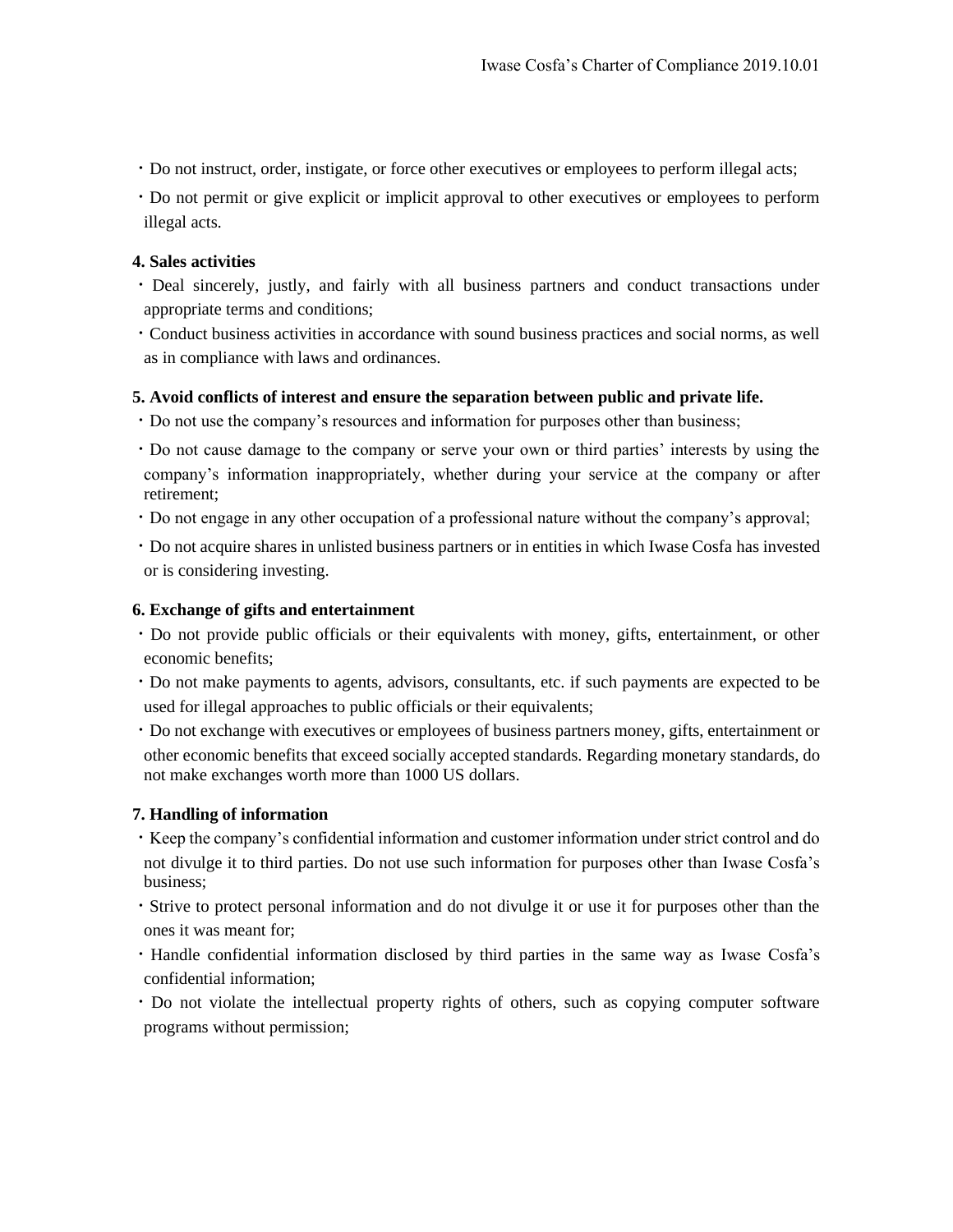・If you happen to know important facts about Iwase Cosfa or its business partners which might significantly affect investors' investment decisions, do not sell or buy shares of the company in question until the information is released in order to prevent insider trading problems;

・Do not engage in unfair competition by obtaining or using others' confidential business information inappropriately.

## **8. Internal controls**

・In principle, meetings of the Board of Directors and the Management Council shall be held once a month. The Board of Directors shall promptly make decisions on important matters related to management, based on relevant laws and regulations and in accordance with management principles and managers' duty of care. The Management Council shall coordinate the execution of business operations, deliberate on matters related to management, and propose it to the Board of Directors;

・Minutes, *ringisho* (documents circulated for approval by all meeting members), forms and other key documents for important meetings such as the General Meeting of Shareholders and the Board of Directors shall be stored and managed appropriately in order to allow direct and immediate consultation.

#### **9. Company's funds and accounting**

・Manage the company's funds and assets appropriately and use them only for legitimate business purposes. Do not hold off-the-book funds and assets;

・Keep the accounting of funds and assets accurate at all times and report it appropriately in time. Do not make false or misleading book entries;

・Implement internal control systems for sales and accounting and correct them continuously as required in order to ensure appropriate accounting and to maintain the reliability of financial and accounting reports.

#### **10. Political donations**

・Comply with the Japanese Political Funds Control Act of 1948 and other related laws and regulations and apply a formal method when making political contributions and donating funds to associations or other organizations.

#### **11. Contribution to society**

・Strive to maintain harmony with local communities as well as communities inside and outside Japan, build friendly relationships with stakeholders, and contribute actively to building an affluent and enjoyable community both in Japan and around the world.

#### **12. Environmental protection**

・Comply with laws and regulations regarding environmental protection and actively engage in environmental protection through activities aimed at maintaining ISO14001 certification.

#### **13. Response to antisocial forces**

・Do not seek out easy monetary solutions if you receive unreasonable demands from antisocial forces;